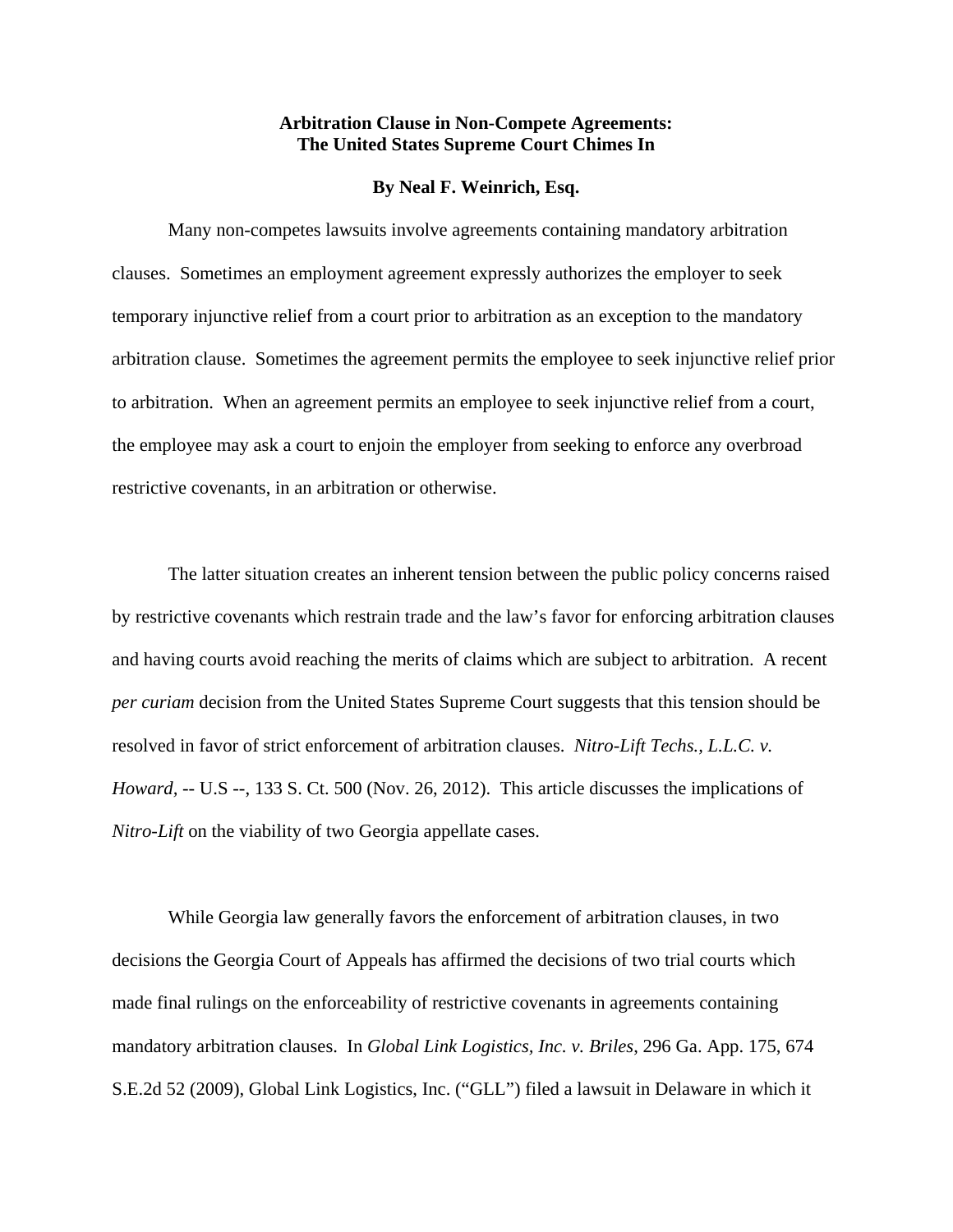sought injunctive relief against Jim Briles, its former employee. Mr. Briles then filed a declaratory judgment action in Georgia seeking to invalidate his restrictive covenants. *Id.* at 175, 674 S.E.2d at 53. GLL moved to compel arbitration of the Georgia lawsuit, arguing that Mr. Briles' claims were subject to a mandatory arbitration clause. *Id.* Relying on language in the agreement which allowed either party to seek interim relief in court prior to the arbitrators having been selected, Mr. Briles successfully argued that the trial court could strike the unenforceable restrictive covenants before compelling arbitration as to the remainder of the agreement. *Id.* at 176, 674 S.E.2d at 54. The Georgia Court of Appeals affirmed the trial court's ruling, rejecting GLL's argument that the mandatory arbitration clause precluded the trial court from making a final ruling on the enforceability of the restrictive covenants. *Id.* at 178-79, 674 S.E.2d at 55-56.

*Bellsouth Corp. v. Forsee*, 265 Ga. App. 589, 595 S.E.2d 99 (2004), is another case where a mandatory arbitration clause impacted whether the trial court could make a final ruling on the enforceability of overbroad restrictive covenants. Gary Forsee was the vice chairman of domestic operations for BellSouth and was the chairman of the board of directors for Cingular. *Id.* at 589, 595 S.E.2d at 100. BellSouth and Cingular filed complaints in the Superior Court of Fulton County and sought temporary restraining orders to enjoin Mr. Forsee from accepting employment with Sprint. *Id.* at 589, 595 S.E.2d at 101. After conducting an emergency hearing, the trial court found that the noncompetition covenant in Mr. Forsee's employment agreement was unenforceable and dissolved an earlier-issued *ex parte* temporary restraining order. *Id.* BellSouth and Cingular then moved to compel arbitration based on an arbitration clause in Mr. Forsee's employment agreement. *Id.* The trial court granted the motion to compel arbitration as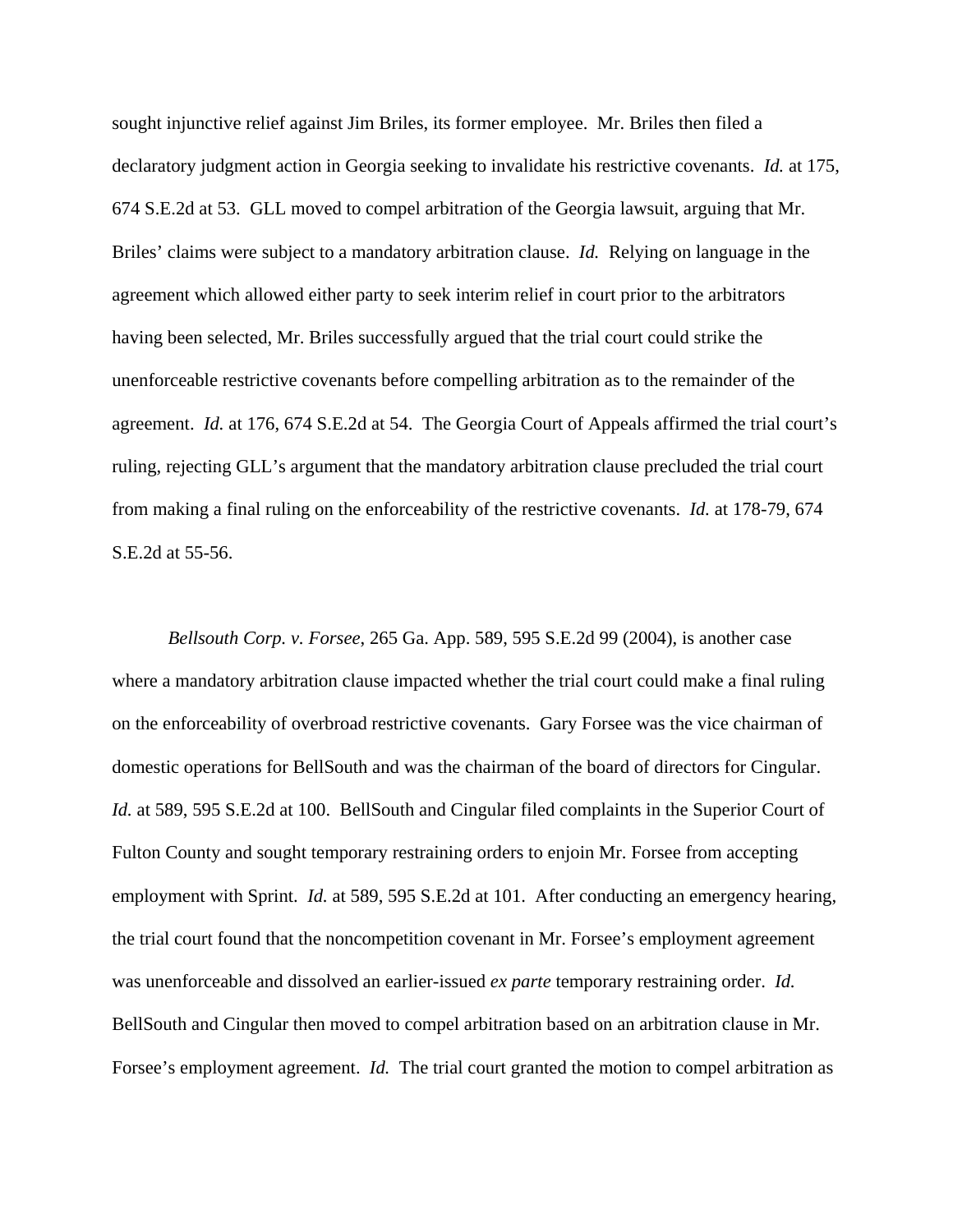to any controversy arising out of the nondisclosure provision of his employment agreement, but denied the motion with regard to any claims arising out of the noncompetition covenant. *Id.*

 On appeal, the Georgia Court of Appeals affirmed the trial court's decision to sever the unlawful provision in Mr. Forsee's employment agreement prior to arbitration. The Court of Appeals found that BellSouth and Cingular had invoked the jurisdiction of the trial court to temporarily enjoin Mr. Forsee from accepting employment with Sprint. *Id.* at 596, 595 S.E.2d at 105. Once BellSouth and Cingular invoked the jurisdiction of the trial court, it was authorized to make a preliminary determination as to the enforceability of the noncompetition covenant. *Id.* at 596, 595 S.E.2d at 105-6. Once the covenant was found unenforceable, the severability clause authorized the trial court to remove it from the arbitrator's consideration. *Id.*

*Global Link* and *Bellsouth* suggest that under certain circumstances, Georgia trial courts may make final rulings regarding the enforceability of restrictive covenants notwithstanding the presence of mandatory arbitration provisions in the agreements at issue. However, the Supreme Court's opinion in *Nitro-Lift* appears to conflict with *Global Link* and *BellSouth*. *Nitro-Lift* involved two employees who worked for their employer in Oklahoma. *Id.* at 502. The employees' non-compete agreements contained arbitration clauses. *Id.* After the employer served the employees with a demand for arbitration, they filed a declaratory judgment action in an Oklahoma state court. *Id.* While the trial court dismissed the lawsuit based on the arbitration clause, the Oklahoma Supreme Court found that the trial court could rule that the non-competes were unenforceable. *Id.* The United States Supreme Court granted *certiorari* and reversed, finding that the Oklahoma Supreme Court had "assumed the arbitrator's role by declaring the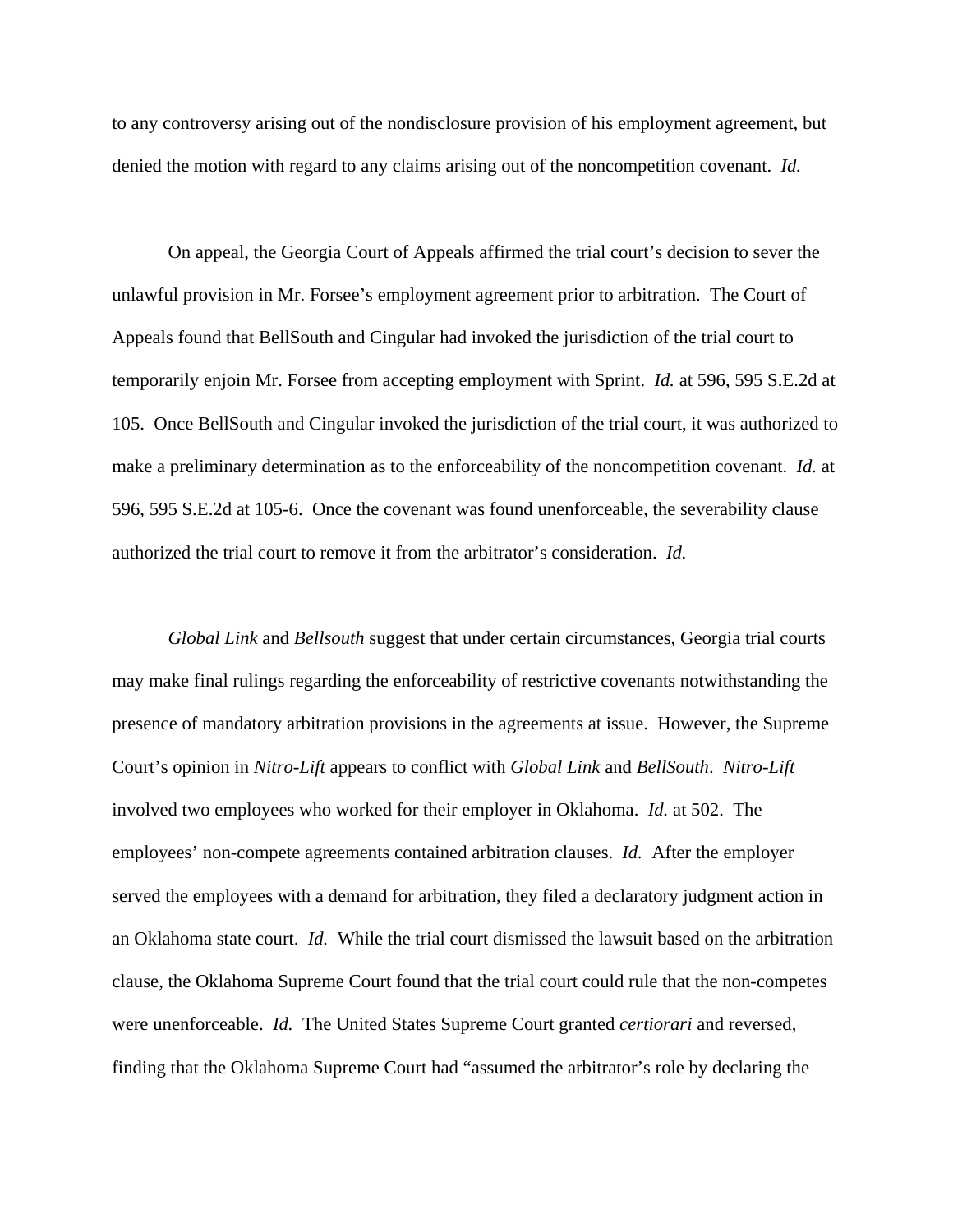non-competition agreements null and void." *Id.*, at 503. The United States Supreme Court stated further that "when parties commit to arbitrate contractual disputes, it is a mainstay of the [Federal Arbitration] Act's substantive law that attacks on the validity of the contract, as distinct from attacks on the validity of the arbitration clause itself, are to be resolved 'by the arbitrator in the first instance, not by a federal or state court.'" *Id.* (*quoting Preston v. Ferrer*, 552 U.S. 346, 349, 128 S. Ct. 978 (2008)). Thus, the Oklahoma Supreme Court was bound by the Federal Arbitration Act ("FAA") to enforce the arbitration clause, and the trial court could not rule on the covenants in light of the arbitration clause. *Id.* at 504.

Under *Nitro-Lift*, while a party may challenge the validity of an agreement to arbitrate in a court, attacks regarding the validity of the substance of the contract – such as an attack on the enforceability of restrictive covenants - must be decided by the arbitrator. *Nitro-Lift* therefore calls the validity of *BellSouth* and perhaps *Global Link* into question. More specifically, under *Nitro-Lift*, the rulings by the Georgia trial courts in *BellSouth* and *Global Link* which were affirmed by the Georgia Court of Appeals arguably conflict with the FAA, just as the United States Supreme Court found that the Oklahoma Supreme Court's ruling was in conflict with the FAA. Because of the Supremacy Clause, if there is a conflict, *Nitro-Lift* and the FAA trump *BellSouth* and *Global Link*. *Nitro-Lift*, 133 S. Ct. at 504.

Practitioners thus must consider the implications of *Nitro-Lift* when litigating noncompete cases involving agreements containing mandatory arbitration clauses.

*Neal F. Weinrich is a senior associate with Berman Fink Van Horn P.C. The focus of Neal's practice is advising employers and employees on disputes involving computer fraud, trade secrets, non-competes and other competition-related issues. Neal is a co-author of a chapter*